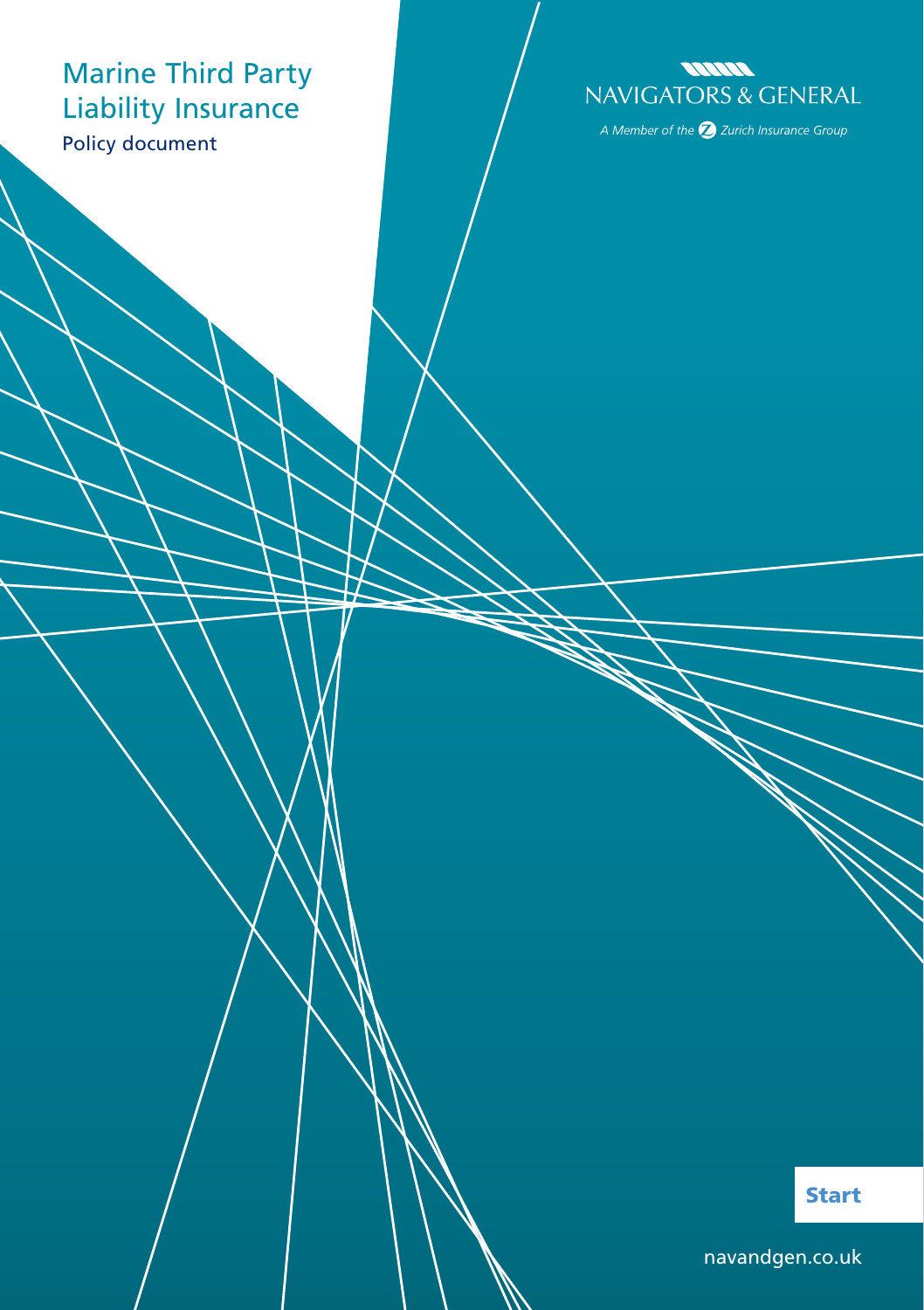# **Contents**

| Please click the titles below to navigate to the section $\leq\!\!\!\!\!\!\nearrow$ |  |
|-------------------------------------------------------------------------------------|--|
|                                                                                     |  |

| Governing Law                                                                    | 3              |
|----------------------------------------------------------------------------------|----------------|
| Relevant to the entire policy                                                    | 3              |
| Information you should provide                                                   | 3              |
| Who controls my personal information?                                            | 4              |
| What personal information will you collect about me?                             | 4              |
| How do you use my personal information?                                          | 5              |
| Who do you share my personal information with?                                   | 6              |
| How do you use my personal information for websites and email<br>communications? | 6              |
| How do you transfer my personal information to other countries?                  | 7              |
| How long do you keep my personal information for?                                | 7              |
| What are my data protection rights?                                              | 7              |
| What happens if I fail to provide my personal information to you?                | 8              |
| How do you use my claims history?                                                | 8              |
| Fraud prevention and detection                                                   | 8              |
| Cancellation rights                                                              | 9              |
| Our Right of Renewal                                                             | 9              |
| Sanctions                                                                        | 9              |
| <b>Definitions</b>                                                               | 9              |
| What is covered by this policy                                                   | 10             |
| Liability to others                                                              | 1 <sub>0</sub> |
| Policy conditions                                                                | 11             |
| <b>Policy Exclusions</b>                                                         | 12             |
| Making a claim                                                                   | 13             |
| Our Complaints Procedure                                                         | 1 <sub>3</sub> |
|                                                                                  |                |

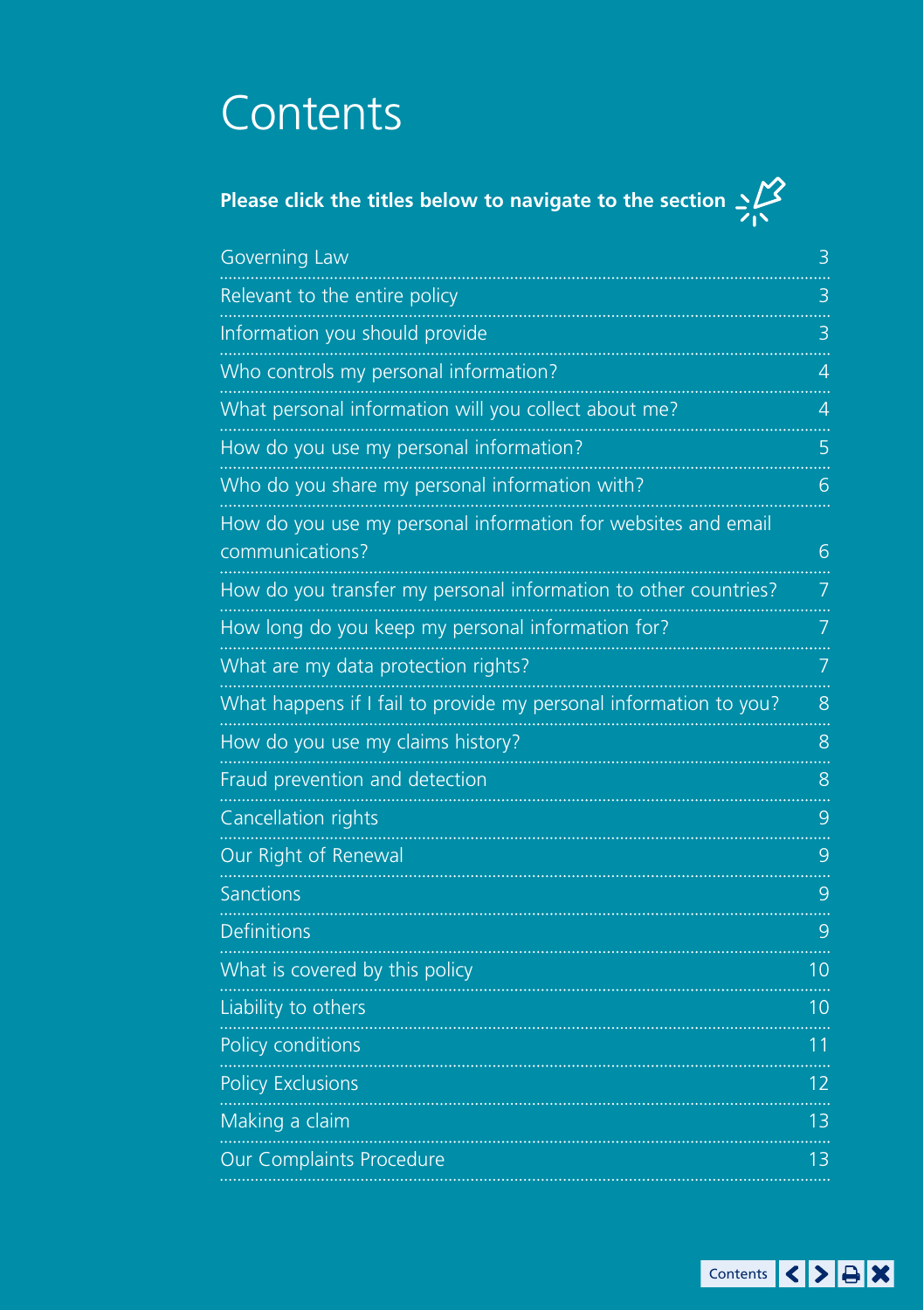## <span id="page-2-0"></span>Marine Third Party Liability Insurance Policy Document

**We** have been at the forefront of pleasure boat insurance for over 90 years. As such, **we** understand that offering the right insurance to **our** customers is about more than comparing premiums and cover, it's also about choosing a company that appreciates the differing needs of boat owners. With **our** wealth of experience, **you** can be assured of a personal and professional service.

## **Governing Law**

Your policy is governed by the law that applies to where **you** reside within the **United Kingdom**, Channel Islands or Isle of Man. If there is any disagreement about which law applies, English law will apply, in which case **you** agree to submit to the exclusive jurisdiction of the courts in England and Wales. Unless agreed otherwise, **we** will communicate to **you** in English.

If **you** would like to request a policy document, please call **us** or write and **we** will arrange for this to be sent out to **you**, alternatively a copy can be downloaded from **our** website: [www.navandgen.co.uk](http://www.navandgen.co.uk)

## **Relevant to the entire policy**

This policy is an agreement between **you** and **us**. It is based on the information **you** have given to **us** and **your** agreement to pay the premium. Remember, **you** must tell **us** if this information changes. If **you** do not,

**your** policy may not be valid and **we** may not pay any claims **you** make either in part or in full. **You** must read all **policy documentation** as one contract. Please make sure it provides the cover **you** asked for. If not, please contact **us** as soon as possible.

## **Information you should provide**

It is important **you** check the information shown in **your policy documentation**, as **your** policy and cover is based on the information **you** have given **us** (either direct or via **your** insurance adviser) during the application process or subsequently, as confirmed in **your** most recent documents. Although **we** may undertake checks to verify **your** details, **you** must take reasonable care to ensure all information provided by **you** or on **your** behalf is, to the best of **your** knowledge and belief, accurate and complete.

**You** must tell **us** immediately if at any time any of the information is incorrect or changes. If **we** have wrong information this may result in an increased premium and/or claims not being paid in full, or **your** insurance may not be valid and claims will not be paid. If in doubt about any information please contact **us** soon as possible.

Changes in information **we** need to be informed of include, but are not limited to, the following examples and apply equally to all persons covered under the policy: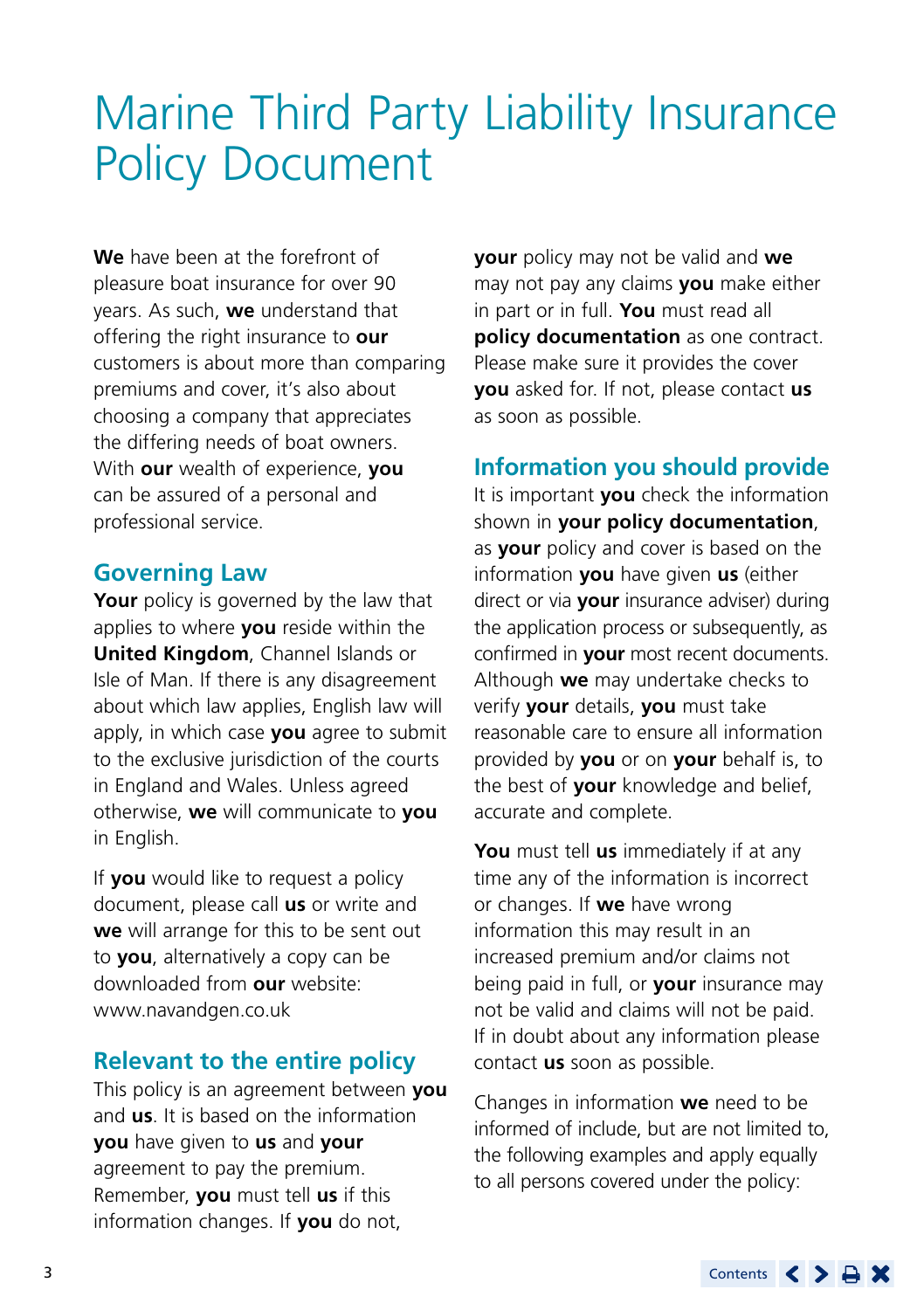- <span id="page-3-0"></span>• accidents (fault or non-fault) whether or not resulting in a claim;
- thefts (of or from the **vessel**);
- convictions or pending prosecutions for any criminal offence;
- change of **your** address or where **your vessel** is moored;
- make and/or model of **vessel**;
- use of **vessel**;
- modifications to **your vessel**;
- any health matters affecting ability to operate the **vessel**.

**Your** insurance may not be valid until **we** have agreed to accept **your** changes and **we** will be entitled to vary the premium and terms for the rest of the period of insurance.

**You** should keep a record of all information supplied to **us** in connection with this insurance.

The Schedule, Certificate of Insurance, Operative Endorsements and Policy are to be read together as one contract and are based on the information **you** have provided.

## **Who controls my personal information?**

This notice tells **you** how Navigators and General, a trading name of Zurich Insurance plc ("Zurich"), as data controller, will deal with **your** personal information. Where Zurich introduces **you** to a company outside the group, that company will tell **you** how **your** personal information will be used.

**You** can ask for further information about **our** use of **your** personal information, or complain about its use in the first instance, by contacting **our** Data Protection Officer at: Zurich Insurance Group, Tri-centre 1, Newbridge Square, Swindon, SN1 1HN or by emailing the Data Protection Officer at [GBZ.General.](mailto:GBZ.General.Data.Protection@uk.zurich.com) [Data.Protection@uk.zurich.com.](mailto:GBZ.General.Data.Protection@uk.zurich.com)

If **you** have any concerns regarding **our** processing of **your** personal information, or are not satisfied with **our** handling of any request by **you** in relation to **your** rights, **you** also have the right to make a complaint to the Information Commissioner's Office. Their address is: First Contact Team, Information Commissioner's Office, Wycliffe House, Water Lane, Wilmslow, SK9 5AF.

## **What personal information will you collect about me?**

**We** will collect and process the personal information that **you** give **us** by phone, email, filling in forms, including on **our** website, and when **you** report a problem with **our** website. **We** also collect personal information from **your** appointed agent such as **your** trustee, broker, intermediary or financial adviser in order to provide **you** with the services **you** have requested and from other sources, such as credit reference agencies and other insurance companies, for verification purposes. **We** will also collect information **you** have volunteered to be in the public domain and other industry-wide sources.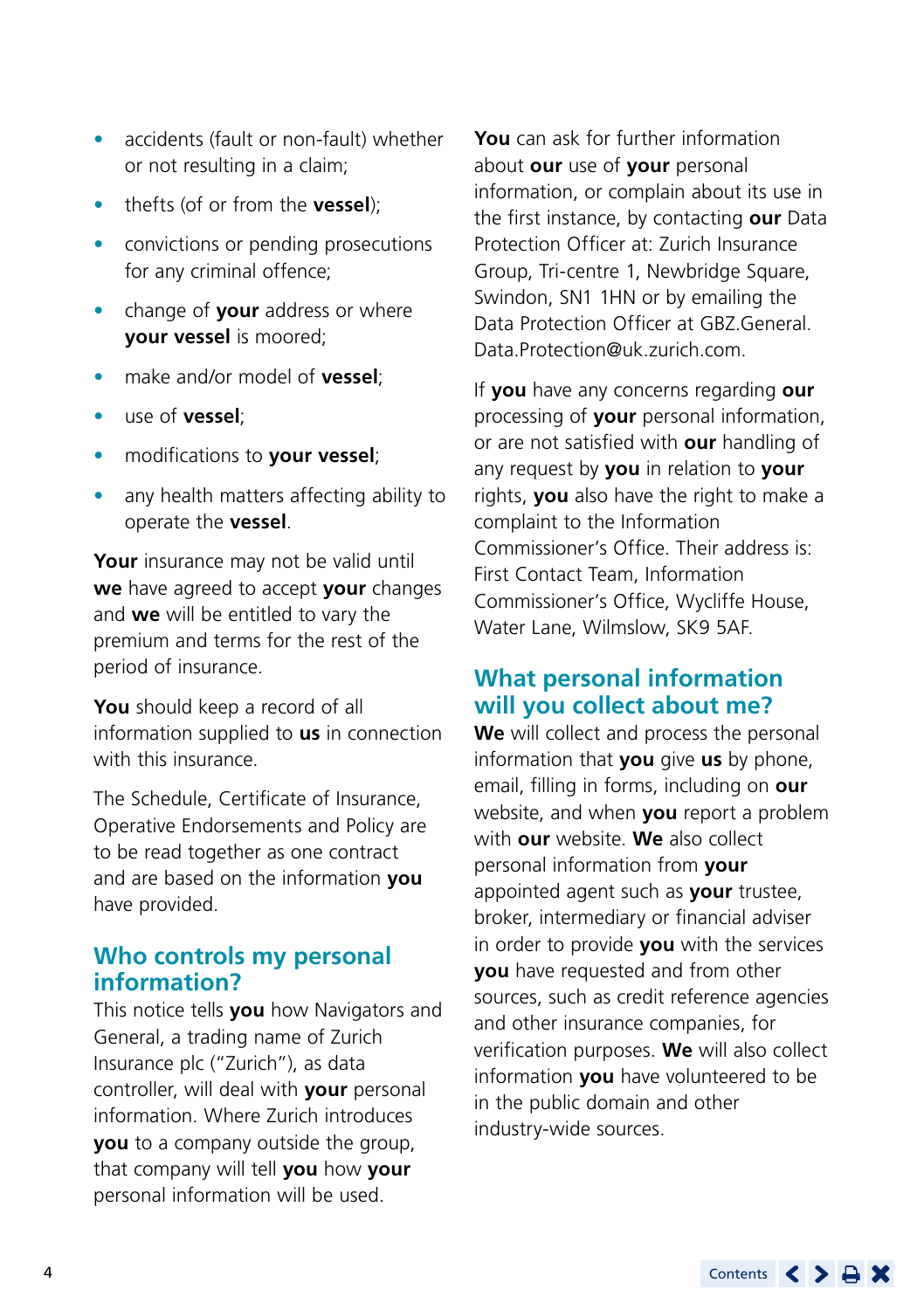<span id="page-4-0"></span>**We** will only collect personal information that **we** require to fulfil **our** contractual or legal requirements unless **you** consent to provide additional information. The type of personal information **we** will collect includes: basic personal information (i.e. name, address and date of birth), occupation and financial details, health and family information, claims and convictions information and where **you** have requested other individuals be included in the arrangement, personal information about those individuals.

If **you** give **us** personal information on other individuals, this will be used to provide **you** with a quotation and/or contract of insurance and/or provision of financial services. **You** agree **you** have their permission to do so. Except where **you** are managing the contract on another's behalf, please ensure that the individual knows how their personal information will be used by Zurich. More information about this can be found in the 'How do **you** use my personal information' section.

### **How do you use my personal information?**

**We** and **our** selected third parties will only collect and use **your** personal information (i) where the processing is necessary in connection with providing **you** with a quotation and/or contract of insurance and/or provision of financial services that **you** have requested; (ii) to meet **our** legal or regulatory obligations, or for the establishment, exercise or defence of legal claims; (iii) for **our** "legitimate interests". It is in **our** legitimate interests to collect **your**

personal information as it provides **us** with the information that **we** need to provide **our** services to **you** more effectively including providing **you** with information about **our** products and services. **We** will always ensure that **we** keep the amount of information collected and the extent of any processing to the absolute minimum to meet this legitimate interest.

Examples of the purposes for which **we** will collect and use **your** personal information are:

- to provide **you** with a quotation and/or contract of insurance
- to identify **you** when **you** contact **us**
- to deal with administration and assess claims
- to make and receive payments
- to obtain feedback on the service **we** provide to **you**
- to administer **our** site and for internal operations including troubleshooting, data analysis, testing, research, statistical and survey purposes
- for fraud prevention and detection purposes.

**We** will use **your** health information and information about any convictions for the purposes of providing insurance, and this includes arranging, underwriting, advising on or administering an insurance contract between **you** and **us**.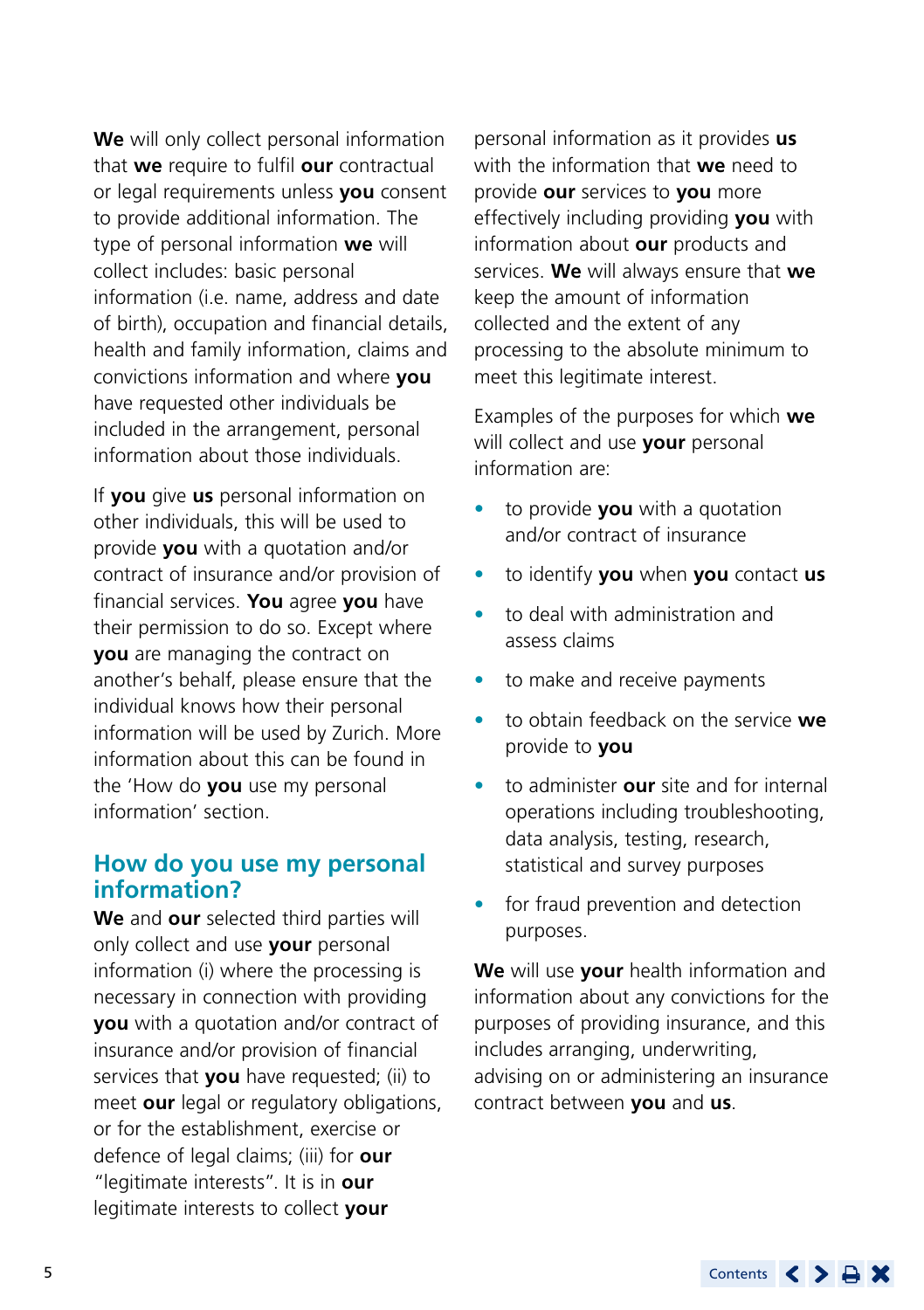<span id="page-5-0"></span>**We** will contact **you** to obtain consent prior to processing **your** personal information for any other purpose, including for the purposes of targeted marketing unless **we** already have consent to do so.

## **Who do you share my personal information with?**

Where necessary, **we** share personal information for the purposes of providing **you** with the goods and services **you** requested with the types of organisations described below:

- associated companies including reinsurers, suppliers and service providers
- brokers, introducers and professional advisers
- survey and research organisations
- credit reference agencies
- healthcare professionals, social and welfare organisations
- other insurance companies
- comparison websites and similar companies that offer ways to research and apply for financial services products
- fraud prevention and detection agencies.

Or, in order to meet **our** legal or regulatory requirements, with the types of organisations described below:

- regulatory and legal bodies
- central government or local councils
- law enforcement bodies, including investigators
- credit reference agencies
- other insurance companies.

**We** may also share the following data with the types of organisations outlined above, for the purpose of statistical analysis, research and improving services:

- anonymised data data encrypted to make it anonymous, which protects an individual's privacy by removing personally identifiable information
- pseudonymised data personally identifiable information replaced with a pseudonym to make the data less identifiable, such as replacing a name with a unique number
- aggregated data similar groups of data, such as age, profession or income which are expressed as a summary for statistical analysis.

## **How do you use my personal information for websites and email communications?**

When **you** visit one of **our** websites **we** may collect information from **you** such as **your** email address or IP address. This helps **us** to track unique visits and monitor patterns of customer website traffic, such as who visits and why they visit.

**We** use cookies and/or pixel tags on some pages of **our** website. A cookie is a small text file sent to **your** computer. A pixel tag is an invisible tag placed on certain pages of **our** website but not on **your** computer. Pixel tags usually work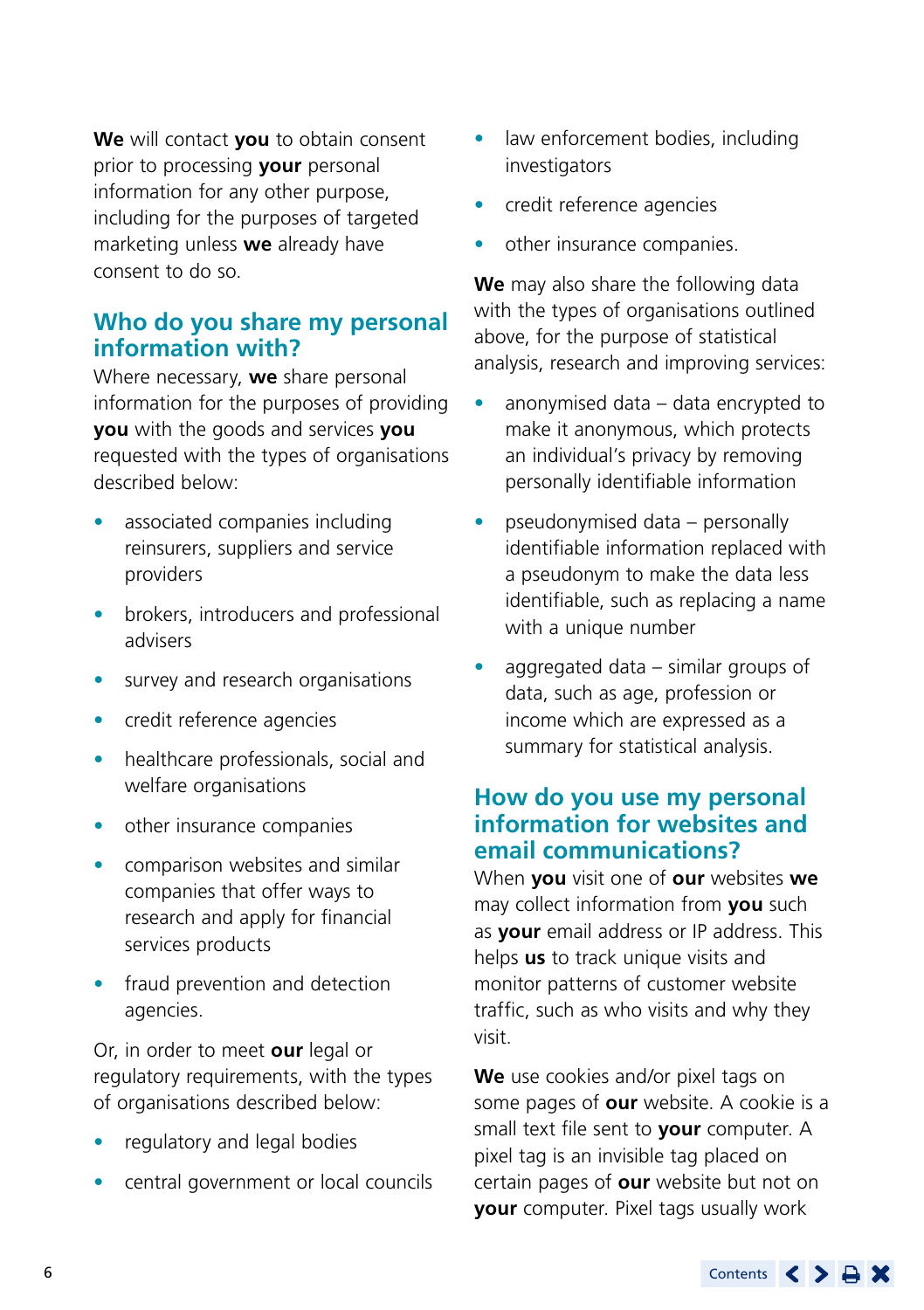<span id="page-6-0"></span>together with cookies to assist **us** to provide **you** with a more tailored service. This allows **us** to monitor and improve **our** email communications and website. Useful information about cookies, including how to remove them, can be found on **our** websites.

## **How do you transfer my personal information to other countries?**

Where **we** transfer **your** personal information to countries that are outside of the UK and the European Union (EU) **we** will ensure that it is protected and that the transfer is lawful. **We** will do this by ensuring that the personal information is given adequate safeguards by using 'standard contractual clauses' which have been adopted or approved by the UK and the EU, or other solutions that are in line with the requirements of European data protection laws.

A copy of **our** security measures for personal information transfers can be obtained from **our** Data Protection Officer at: Zurich Insurance Group, Tricentre 1, Newbridge Square, Swindon, SN1 1HN, or by emailing the Data Protection Officer at [GBZ.General.Data.](mailto:GBZ.General.Data.Protection@uk.zurich.com) [Protection@uk.zurich.com](mailto:GBZ.General.Data.Protection@uk.zurich.com).

### **How long do you keep my personal information for?**

**We** will keep and process **your** personal information for as long as necessary to meet the purposes for which it was originally collected.

There are a number of factors influencing how long **we** will keep **your** personal information, and these are shown below:

- to comply with applicable laws and regulations or set out in codes issued by regulatory authorities or professional bodies
- **our** business processes, associated with the type of product or service that **we** have provided to **you**
- the type of data that **we** hold about **you**
- if **your** data relates to any ongoing, pending, threatened, imminent or likely dispute, litigation or investigation
- to enable **us** to respond to any questions, complaints, claims or potential claims
- if **you** or a regulatory authority require **us** to keep **your** data for a legitimate purpose.

## **What are my data protection rights?**

**We** will, for the purposes of providing **you** with a contract of insurance, processing claims, reinsurance and targeted marketing, process **your** personal information by means of automated decision making and profiling where **we** have a legitimate interest and/ or **you** have consented to this.

**You** have a number of rights under the data protection laws, namely:

• to access **your** data (by way of a subject access request)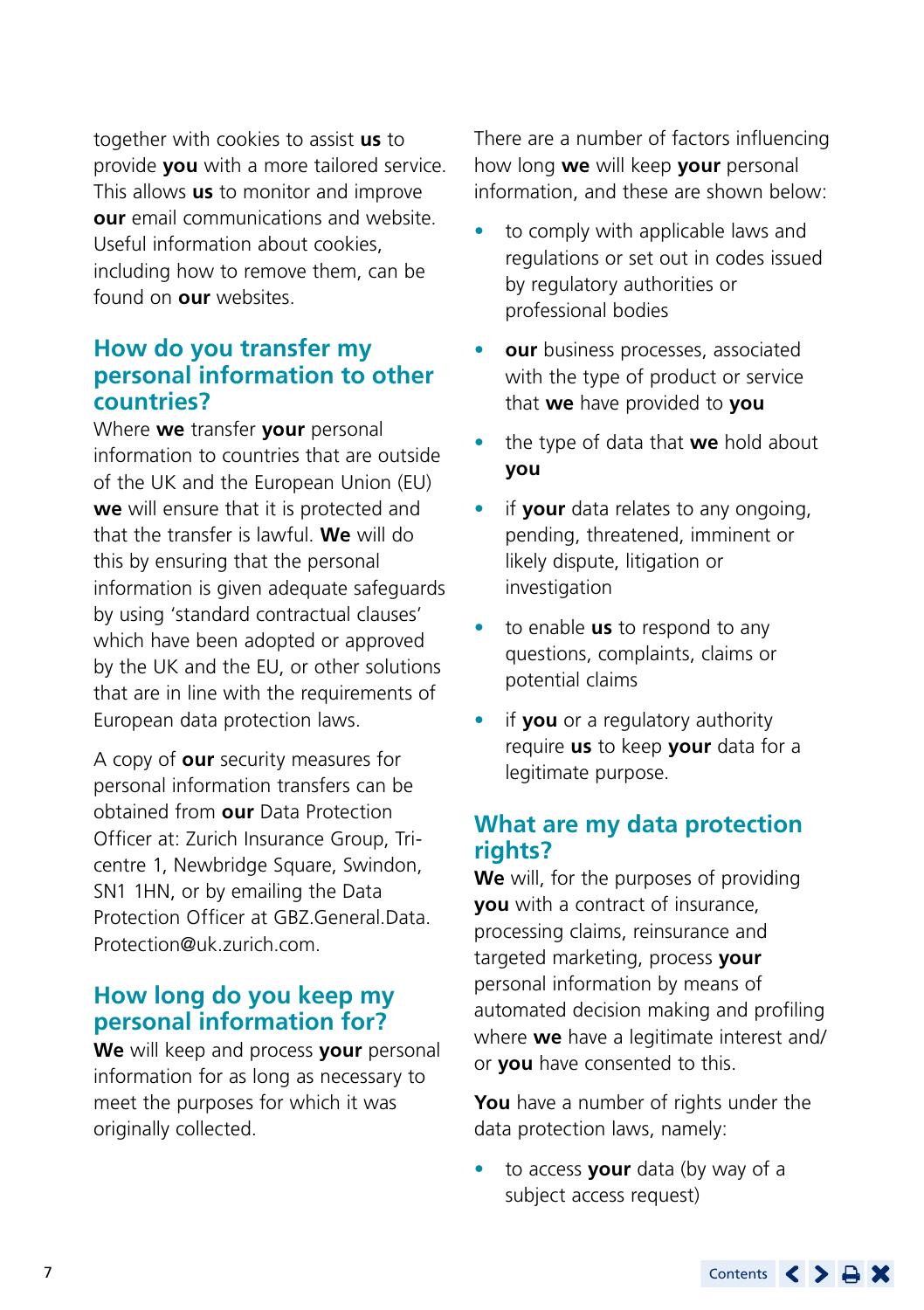- <span id="page-7-0"></span>• to have **your** data rectified if it is inaccurate or incomplete
- in certain circumstances, to have **your** data deleted or removed
- in certain circumstances, to restrict the processing of **your** data
- a right of data portability, namely to obtain and reuse **your** data for **your** own purposes across different services
- to object to direct marketing
- not to be subject to automated decision making (including profiling), where it produces a legal effect or a similarly significant effect on **you**
- to claim compensation for damages caused by a breach of the data protection legislation
- if **we** are processing **your** personal information with your consent, **you** have the right to withdraw **your** consent at any time.

**You** can exercise **your** rights by contacting **our** Data Protection Officer at: Zurich Insurance Group, Tri-centre 1, Newbridge Square, Swindon, SN1 1HN or by emailing the Data Protection Officer at [GBZ.General.Data.Protection@uk.](mailto:GBZ.General.Data.Protection@uk.zurich.com) [zurich.com](mailto:GBZ.General.Data.Protection@uk.zurich.com).

## **What happens if I fail to provide my personal information to you?**

If **you** do not provide **us** with **your** personal information, **we** will not be able to provide **you** with a contract or assess future claims for the service **you** have requested.

## **How do you use my claims history?**

When **you** tell **us** about an incident or claim **we** may pass information relating to it to the relevant database. **We** and other insurers may search these databases when **you** apply for insurance, in the event of any incident or claim, or at time of renewal to validate **your** claims history or that of any other person or property likely to be involved in the policy or claim.

This helps to check information provided and prevent fraudulent claims.

## **Fraud prevention and detection**

In order to prevent and detect fraud **we** may at any time:

- check **your** personal data against counter fraud systems
- use **your** information to search against various publicly available and third party resources; use industry fraud tools including undertaking credit searches and to review **your** claims history
- share information about **you** with other organisations including but not limited to the police, the Insurance Fraud Bureau (IFB), other insurers and other interested parties.

If **you** provide false or inaccurate information and fraud is identified, the matter will be investigated and appropriate action taken. This may result in **your** case being referred to the Insurance Fraud Enforcement Department (IFED) or other police forces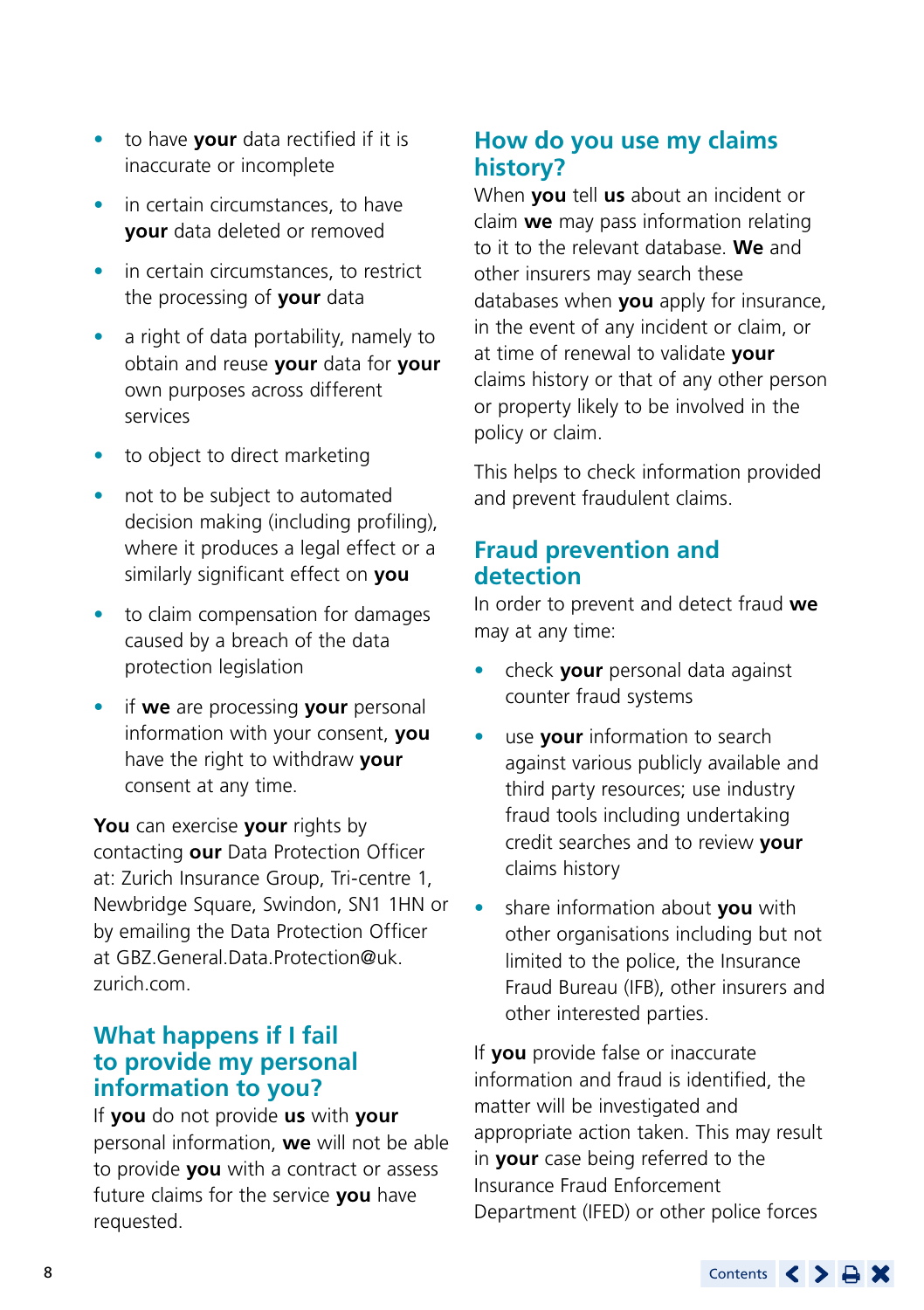<span id="page-8-0"></span>and fraud prevention agencies. **You** may face fines or criminal prosecution. In addition, Zurich may register **your** name on the Insurance Fraud Register, an industry-wide fraud database.

## **Cancellation rights**

If **you** decide **you** do not want to accept the policy (or any future renewal of the policy by **us**), please surrender the Certificate of Insurance to **us** or **your** insurance advisor using the contact details provided on the covering letter, within 14 days of receiving it (or for renewals, within 14 days of **your** policy renewal date). **We** will charge **you** on a pro rata basis for the time **you** have been on cover subject to a minimum premium of £25 (plus insurance premium tax) and the balance of the premium will be returned to **you**. There will be no return of premium if **you** are cancelling the policy within 14 days following a claim where **your vessel** is a total loss.

If **you** cancel at any other time, **we** will charge **you** for the time **you** have been on cover. If this is within the first year, **we** will deduct a £25 (plus insurance premium tax) administration charge from any refund. **We** will not refund any premium if **we** have paid a claim or one is outstanding when **you** cancel **your** policy.

#### **Our Right of Renewal**

**Our** right to renew this policy does not affect **your** cancellation rights detailed on **your** copy of the policy. If **you** pay the premium to **us** using **our** Direct Debit instalment scheme **we** will have the right (which **we** may choose not to exercise) to renew the policy each year and continue to collect premiums using this method. **We** may vary the terms of the policy (including the premium) at renewal. If **you** decide **you** do not want **us** to renew the policy, provided **you** tell **us** before the next renewal date, **we** will not renew it.

#### **Sanctions**

Notwithstanding any other terms under this agreement, **we** shall not be deemed to provide coverage and will not make any payments or provide any service or benefit to **you** or any other party to the extent that such cover, payment, service, benefit and/or any business or activity of **you** would violate any applicable trade or economic sanctions law or regulation.

### **Definitions**

Certain words have specific meanings when they appear in this policy. These meanings are shown below or in the section where they apply. They are printed in bold. In this policy the words '**you**', '**your**' and '**yours**' refer to the person or persons named in the **policy documentation** as the insured. The words '**we**', '**us**' and '**our**' mean Navigators & General.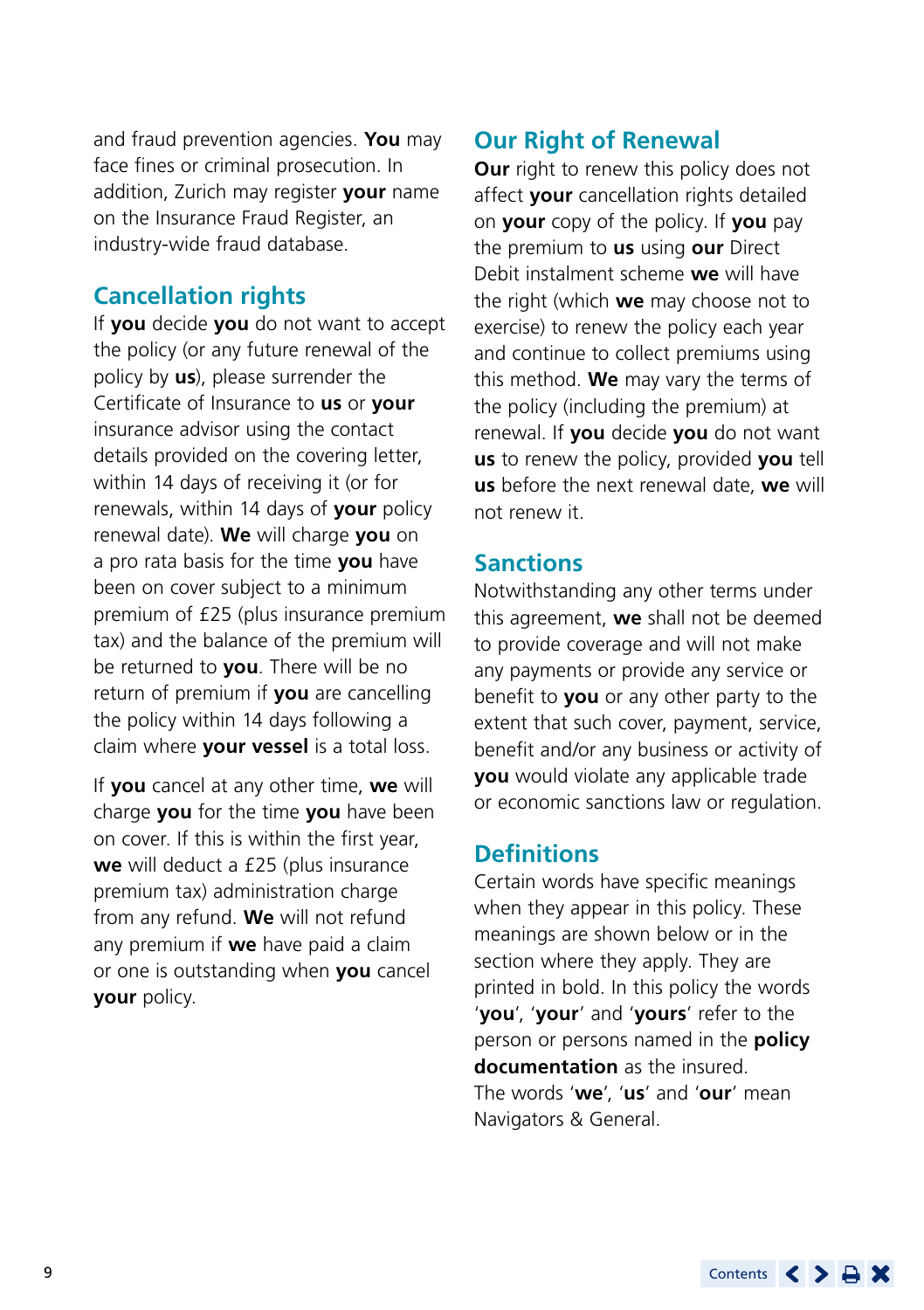<span id="page-9-0"></span>**Policy Documentation: policy.** schedule, endorsements and certificate of insurance.

**Racing:** any organised competitive events with a designated start and finish; speed tests or connected trials.

**Seaworthy:** the **vessel** is **seaworthy**  if it is maintained and crewed in such a way as to be able to operate safely in conditions which can reasonably be expected. If **you** are unable to maintain the **vessel** due to lack of knowledge, skill or time **you** must employ the services of a professional to do so on **your** behalf.

**Terrorism:** the use or threat of violence or force, designed to influence the government or to intimidate the public, for the purpose of advancing a political, religious or ideological cause.

**United Kingdom:** England, Wales, Northern Ireland, Scotland, Isle of Man and Channel Islands.

**Vessel: your** boat as described in the **policy documentation** including the following items used in conjunction with it:

- tender not exceeding 16'
- road trailer
- launching trolley.

## **What is covered by this policy**

This policy covers third party liabilities arising from **your** ownership of **your vessel** shown within the **policy documentation**. It also covers **your** legal liabilities whilst **you** are in charge of a boat not owned by **you**, provided the boat is not insured under another policy.

This policy does not cover **loss or damage** or liability if **your vessel**  or any boat **you** are using:

- has a maximum design speed in excess of 45 knots
- is of ferro cement construction
- is in excess of 60' in length or in the case of narrowboats 75'
- is a jetski, jetscooter or classed as a personal watercraft
- is of amateur construction or a conversion
- is a static houseboat
- was built before 1950.

## **Liability to others**

#### **What is covered**

**We** will cover **your** legal liabilities, up to £3,000,000, to compensate other people if someone dies or is injured, or property, not owned by **you**, is lost or damaged as a result of **your** interest in **your vessel**.

#### **Pollution**

**We** will pay any pollution related clean up costs, fines or penalties resulting from a sudden identifiable, unintended and unexpected incident occurring entirely at a specific time and place.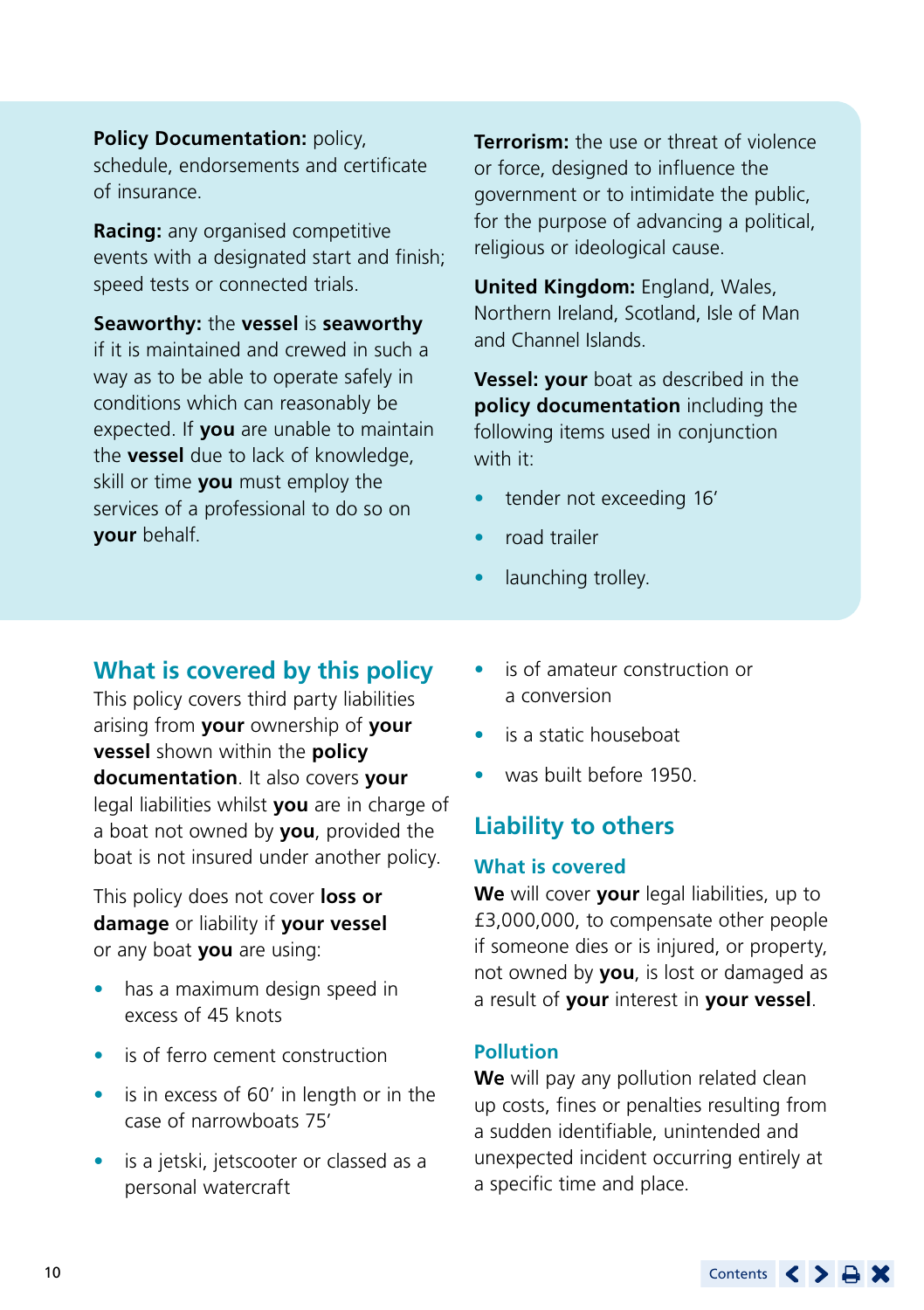#### <span id="page-10-0"></span>**Removal of Wreck**

**We** will pay up to £15,000 costs of attempted or actual raising, removal or destruction of the wreck of **your vessel** or any failure to do so, resulting from an incident covered by this insurance.

#### **We will provide this cover for:**

**you** and those in control of **your vessel** with **your** permission.

## **Policy conditions**

**Assignment** This policy is non-transferable.

#### **Cancellation by us**

**We** may cancel this policy at any time subject to 30 days notice to **your** last known address. Any return premium will be calculated on a pro-rata basis. Subject always to a minimum retained premium of £25, plus insurance premium tax.

#### **Cancellation by you**

**You** may cancel this policy at any time by telephoning **us on 01273 863400** and returning the **policy documentation** or by writing to **us** and advising **us** of the date **you** wish cancellation to be effective from. Any return premium will be calculated on a pro-rata basis. Subject always to a minimum retained premium of £25, plus insurance premium tax.

#### **Change of ownership**

Should **your vessel** be sold or transferred to new ownership or there is a change in interest, this policy will be cancelled from the relevant date.

#### **Change of Vessel**

If **you** replace **your vessel**, **your** insurance will no longer be valid and claims will not be met.

#### **Competence**

Those in charge of **your vessel** with **your** permission must have satisfied **you** of their competence, prior to **your** agreement.

#### **Due care and diligence**

**You** must exercise due care and diligence at all times.

#### **Fraudulent Claim**

If a claim is fraudulent or false in any way, **we** will not make any payment and the policy will be void. There will be no refund of premium.

#### **Responsibility**

Everyone covered by this policy must follow the policy terms and conditions.

#### **Rights of third parties**

No person who is not party to this policy, or to whom cover is not expressly extended, may enforce any term of this policy.

#### **Other insurance**

If any claim is covered by another insurance policy, **we** will not pay the claim.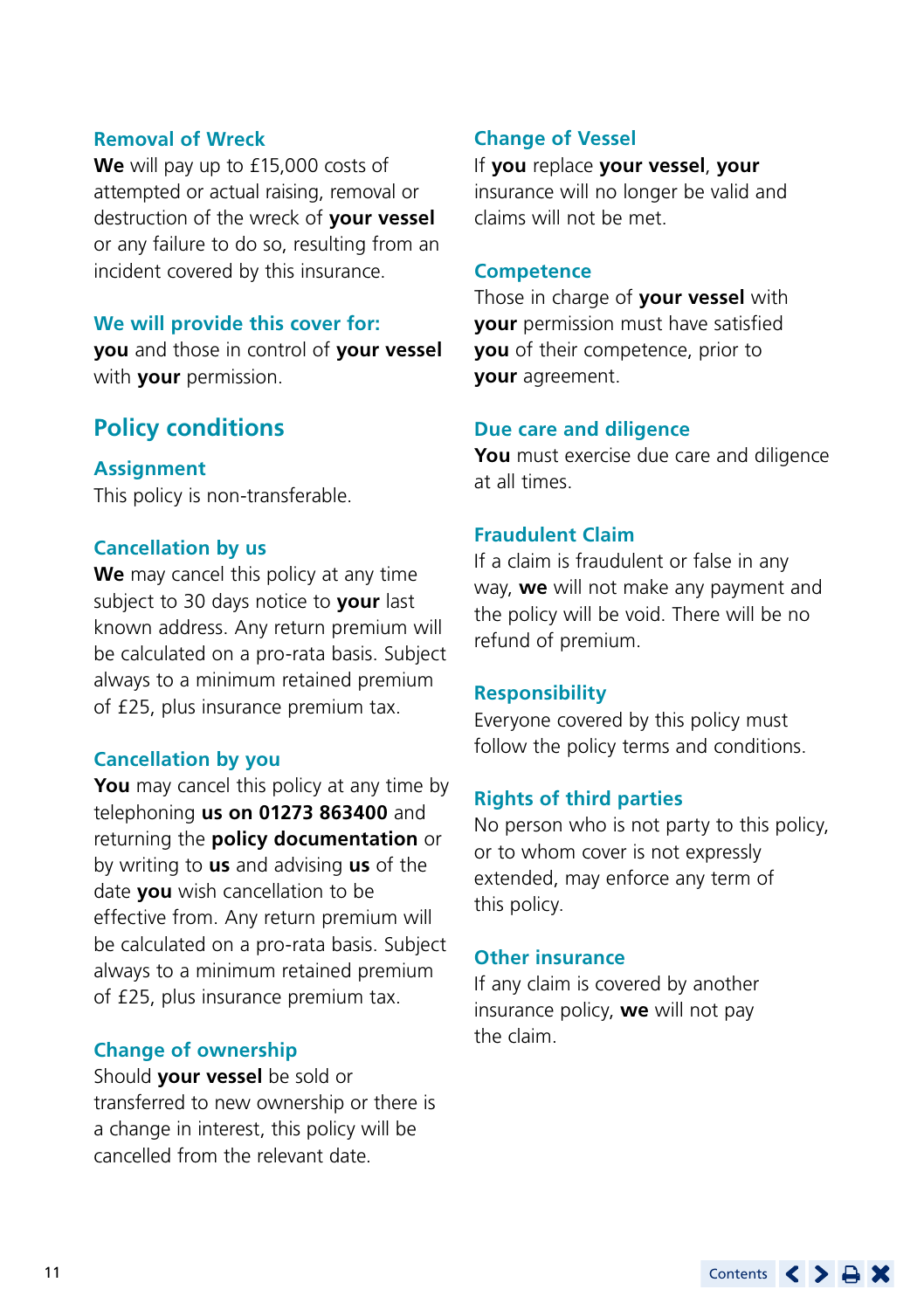## <span id="page-11-0"></span>**Policy Exclusions**

#### **We will not pay for any claims arising from:**

- any loss or damage to **your vessel** or any boat **you** are in charge of
- accidents or illness to any person contracted by **you**, in any capacity whatsoever, in connection with **your vessel**
- any accident or incident that occurs outside the period of insurance unless **you** have selected this cover and paid the additional premium
- any activity involving persons being pulled by **your vessel**, unless the additional waterskiing/wakeboarding option has been selected
- any chemical, biological, bio-chemical or electromagnetic weapon
- deception by **you**
- fines, penalties or punitive damages
- fire or explosion where **your vessel** and/or tender is fitted with inboard machinery and the maximum design speed exceeds 20 m.p.h or 17 knots unless it is equipped with automatic, or remote controlled from the steering position, fire extinguishing apparatus in the engine compartment
- hire, charter, reward or any other commercial activity
- liabilities whilst **your vessel** is in transit by road
- liabilities assumed under contract. incurred solely by an agreement entered into by **you**
- liabilities of passengers or crew engaged in swimming, diving or any similar sport or activity, from the time of leaving **your vessel** until safely within **your vessel**
- liabilities whilst **your vessel** is in the care, custody or control of any business, trade, profession or organisation. This includes delivery skippers
- liabilities whilst **racing**
- **loss or damage** to the **your vessel's** moorings
- **terrorism**
- war, invasion, civil war, conflict or commotion
- wilful misconduct or acts of recklessness by **you** or other persons in control of **your vessel** including, but not limited to, conduct when under the influence of alcohol or drugs
- **your** failure to maintain **your vessel** in a **seaworthy** condition or in the case of a trailer, roadworthy condition
- **your vessel** operating outside the cruising range shown in the **policy documentation**
- **your vessel** being stranded, sunk, swamped or breaking adrift whilst unattended for a period in excess of 8 hours, except on a sheltered and **recognised mooring or anchorage**. **We** would draw **your** attention to **Policy conditions – Due care and diligence**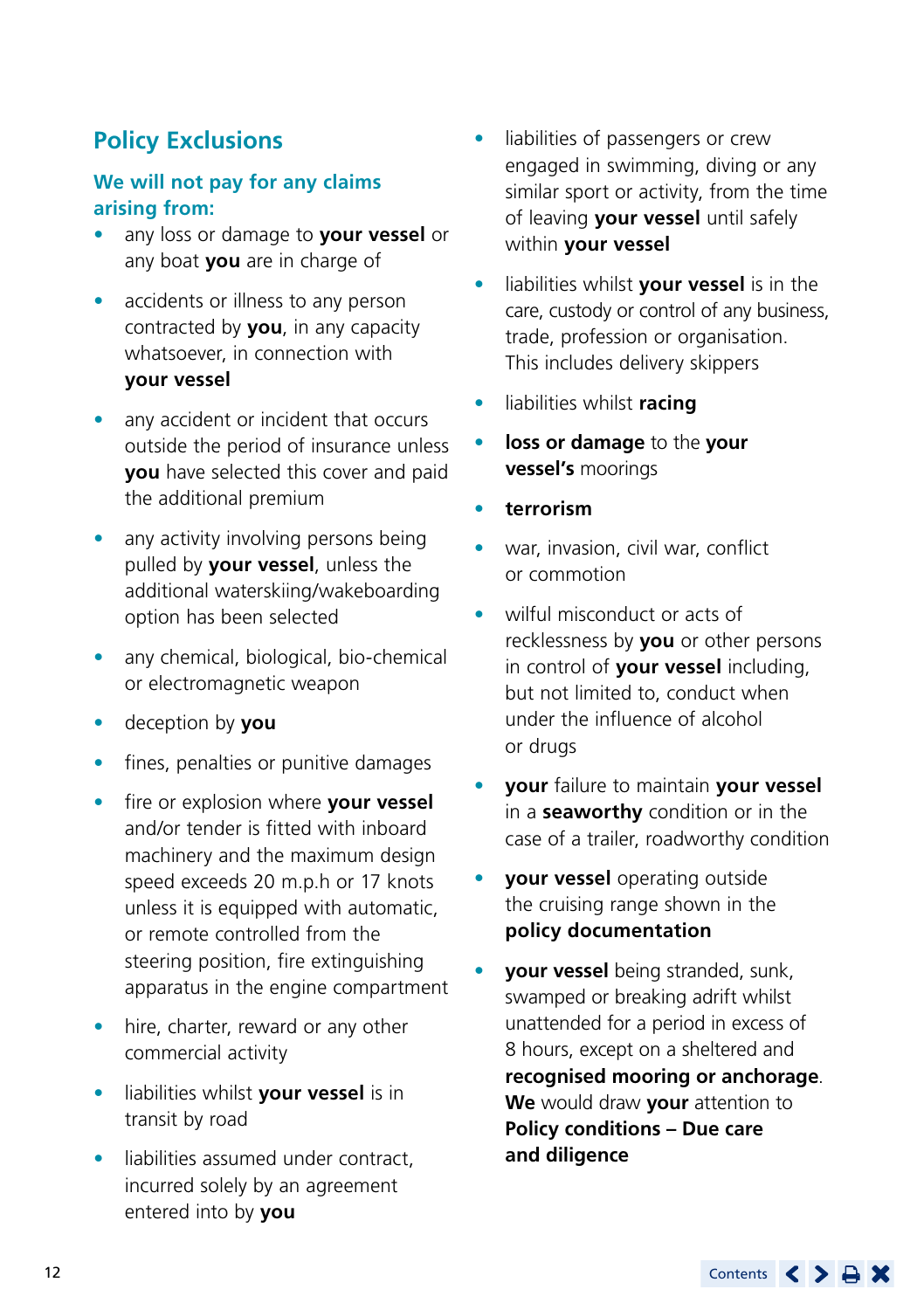<span id="page-12-0"></span>• **your vessel** undertaking towage or salvage services under a pre-arranged contract. However, **your vessel** may assist or tow boats in distress.

#### **We do not cover your liabilities if your vessel or a boat you are in charge of:**

- is of ferro cement construction
- is in excess of 60' in length or in the case of narrowboats 75'
- is a jetski, jetscooter or classed as a personal watercraft
- is of amateur construction or a conversion
- is a static houseboat
- has a maximum design speed in excess of 45 knots
- was built before 1950.

### **Optional Water Skiing/ Wakeboarding Extension**

If **you** have selected this cover and paid the additional premium, **we** will cover liabilities to and of water skiers and wakeboarders being pulled by **your vessel**. The limit of indemnity for this cover is £1,500,000.

## **Making a claim**

To make a claim or report an incident, please contact **us** on **01273 863450** or alternatively E-Mail: **[claims@navandgen.co.uk](mailto:claims@navandgen.co.uk)**

**We** will need to know:

• **your** name, address and telephone number

- policy number
- the place where the incident occurred
- what caused the incident
- contact details of witnesses and third parties, where known.

**You** must tell **us** immediately about any accidents, claims or legal proceedings in connection with this policy, and give **us** all the information and help **we** may need, including contact details of all witnesses, likely claimants and persons against whom any recovery might be made.

**You** must send any writ, summons or comparable foreign documentation to **us** immediately it is received. **We** will decide how to settle or defend a claim, and may bring or defend proceedings in the name of any person covered by the policy, including proceedings for recovering any claim.

**We** will pay reasonable costs incurred by **you** in respect of official inquiries and/or coroners' inquests. **We** will also pay reasonable costs incurred by **you**, subject to **our** prior approval, for settling or defending any claim.

## **Our Complaints Procedure**

#### **Our commitment to customer service**

**We** are committed to providing a high level of customer service. If **you** feel **we** have not delivered this, **we** would welcome the opportunity to put things right for **you**.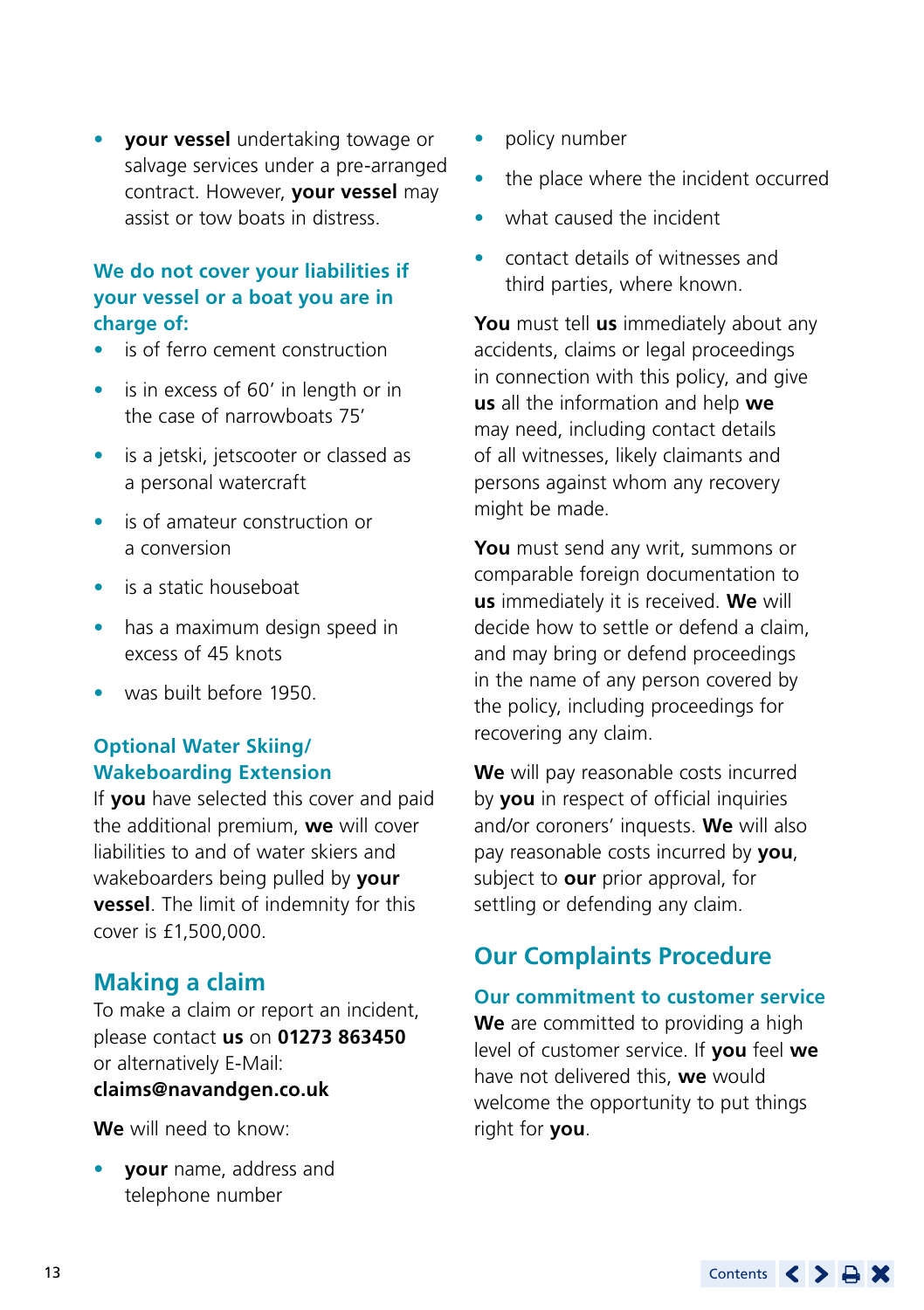#### **Who to contact in the first instance**

Many concerns can be resolved straight away. Therefore in the first instance, please get in touch with **your** usual contact at Zurich or **your** broker or insurance intermediary as they will generally be able to provide **you** with a prompt response to **your** satisfaction.

Contact details will be provided on correspondence that **we** or **our** representatives have sent **you**. (For example on **your** welcome or renewal communication or on claim acknowledgement letters.)

Alternatively **you** can contact **us** for any policy related issues as below:

Telephone: 01273 863400

By post: Navigators & General PO Box 3707 Swindon SN4 4AX

#### **Many complaints can be resolved within a few days of receipt**

If **we** can resolve **your** complaint to **your** satisfaction within the first few days of receipt, **we** will do so. Otherwise, **we** will keep **you** updated with progress and will provide **you** with **our** decision as quickly as possible.

#### **Next steps if you are still unhappy**

If **you** are not happy with the outcome of **your** complaint, **you** may be able to ask the Financial Ombudsman Service to review **your** case.

**We** will let **you** know if **we** believe the ombudsman service can consider **your** complaint when **we** provide **you** with **our** decision. The service they provide is free and impartial, but **you** would need to contact them within 6 months of the date of **our** decision.

More information about the ombudsman and the type of complaints they can review is available via their website [www.financial-ombudsman.org.uk.](http://www.financial-ombudsman.org.uk)

**You** can also contact them as follows:

- **Post:** Financial Ombudsman Service, Exchange Tower, London, E14 9SR
- **Telephone:** 08000 234567 (free on mobile phone and landlines)
- **Email:** [complaint.info@financial](mailto:complaint.info@financial-ombudsman.org.uk)[ombudsman.org.uk](mailto:complaint.info@financial-ombudsman.org.uk)

If the Financial Ombudsman Service is unable to consider **your** complaint, **you** may wish to obtain advice from Citizens Advice (or a similar service) or seek legal advice.